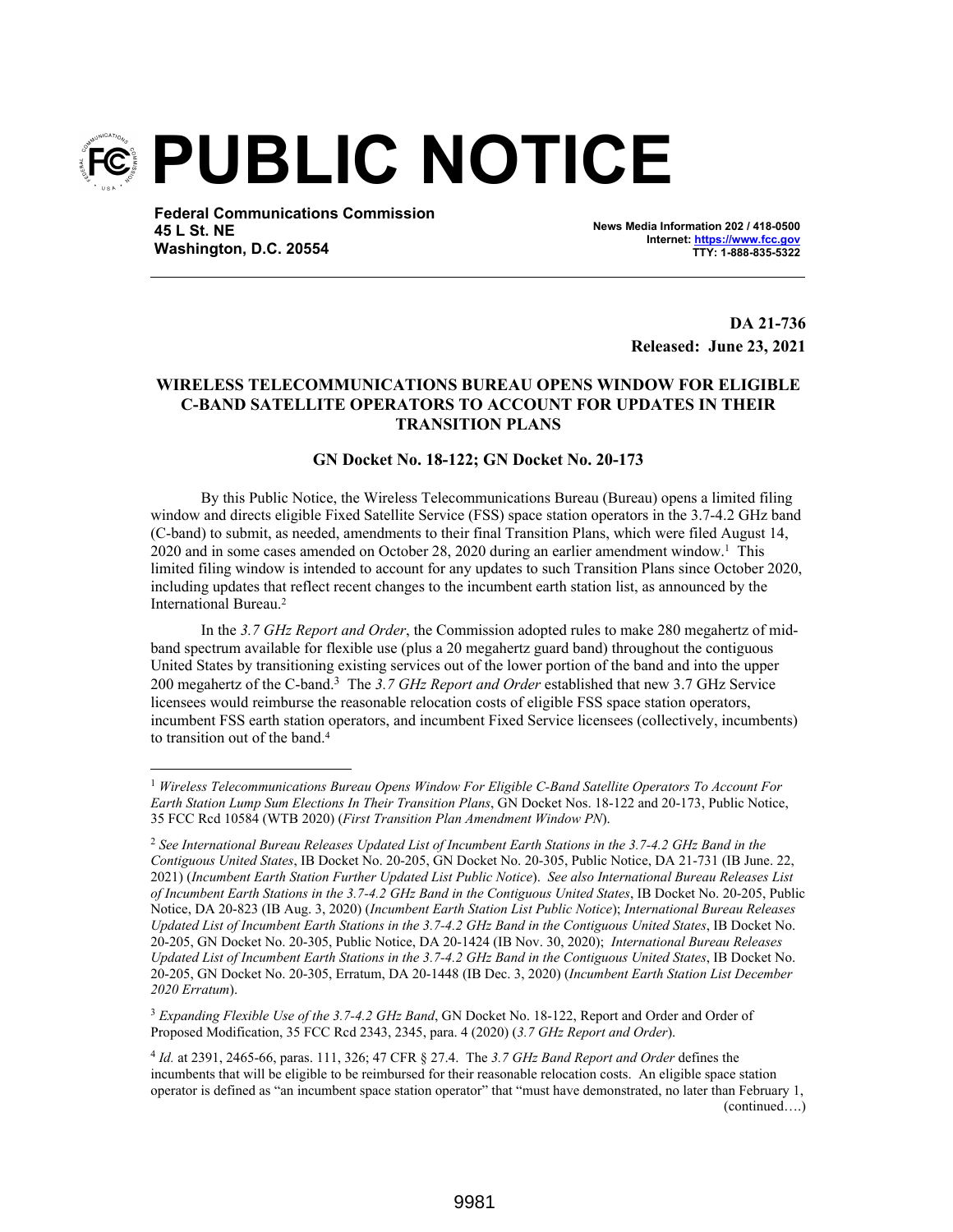The *3.7 GHz Report and Order* established a deadline of December 5, 2025, by which incumbent space station operators were to complete the transition of their operations to the upper 200 megahertz of the band, but it also provided an opportunity for accelerated clearing of the band by allowing eligible space station operators to voluntarily commit to relocate on a two-phased accelerated schedule, with a Phase I deadline of December 5, 2021, and a Phase II deadline of December 5, 2023.<sup>5</sup> All five eligible space station operators elected accelerated relocation.<sup>6</sup> By electing accelerated relocation, the eligible space station operators, among other things, have voluntarily committed to perform all the tasks necessary to enable any incumbent earth station that receives or sends signals to a space station owned by that operator to maintain that functionality.<sup>7</sup>

The *3.7 GHz Report and Order* required eligible space station operators to submit to the Commission and make available for public review a Transition Plan describing the necessary steps and estimated costs to transition existing services out of the lower 300 megahertz of C-band spectrum.<sup>8</sup> Since all eligible space station operators elected accelerated relocation, such operators were required to describe in their Transition Plans the number and location of earth stations receiving the space station operators' transmissions and all transition actions that will be necessary at each earth station location to transition its services to the upper portion of the band.<sup>9</sup> Initial Transition Plans were filed on June 19, 2020 and final

<sup>5</sup> *3.7 GHz Report and Order*, 35 FCC Rcd at 2408, para. 155; 47 CFR § 27.1412(b)(1)-(2).

<sup>6</sup> *Wireless Telecommunications Bureau Announces Accelerated Clearing in the 3.7-4.2 GHz Band*, GN Docket No. 18-122, Public Notice, 35 FCC Rcd 5517 (WTB 2020).

<sup>2020,</sup> that it has an existing relationship to provide service via C-band satellite transmission to one or more incumbent earth stations in the contiguous United States." *See id.* at 2426, para. 200; 47 CFR § 27.1411(b)(1)-(2). Incumbent earth stations are defined as those Fixed Satellite Service earth stations that "(1) were operational as of April 19, 2018; (2) are licensed or registered (or had a pending application for license or registration) in the IBFS database as of November 7, 2018; and (3) have timely certified, to the extent required by the Order adopted in FCC 18-91 (as we clarify . . . to include certain renewal applications and license and registration applications filed through November 7, 2018), the accuracy of information on file with the Commission." *3.7 GHz Report and Order*, 35 FCC Rcd at 2392, para. 116; 47 CFR §§ 25.138(c), 27.1411(b)(3). Incumbent Fixed Service licensees are defined as "[i]ncumbent licensees of point-to-point Fixed Service links that relocate out of the 3.7-4.2 GHz band by December 5, 2023." *3.7 GHz Report and Order*, 35 FCC Rcd at 2465, para. 326. The *3.7 GHz Band Report and Order* provides limited instances in which earth stations outside of the contiguous United States are eligible for reimbursement. *See id.* at 2428, para. 204 (providing for reimbursement for expenses of earth stations located outside of the contiguous United States to the extent they can demonstrate that the system modifications for which reimbursement is sought is a direct result of the C-band transition). The process by which costs will be determined to be reimbursable is defined in 47 CFR § 25.1416. The *3.7 GHz Report and Order* also established that incumbent FSS earth station operators may opt out of the formal relocation process and, in lieu of reimbursement, elect to receive a lump sum payment based on an amount to be announced by the Bureau. *3.7 GHz Report and Order*, 35 FCC Rcd at 2427-28, paras. 202-03. Earth station operators electing the lump sum are "responsible for performing any necessary actions" to accommodate the changes in the C-band. *Id.* at 2428, para. 203. The Bureau announced the lump sum amounts on July 30, 2020, and lump sum elections were due on September 14, 2020. *See Wireless Telecommunications Bureau Releases Final Cost Category Schedule for 3.7-4.2 GHz Band Relocation Expenses and Announces Process and Deadline for Lump Sum Elections*, GN Docket No. 18-122, IB Docket No. 20-205, Public Notice, 35 FCC Rcd 7967 (WTB 2020) (*Lump Sum Public Notice*); Order Granting Extension Request, GN Docket No. 18-122, IB Docket No. 20-205, 35 FCC Rcd 8856 (WTB 2020) (extending the original August 31, 2020 deadline for lump sum elections until September 14, 2020). The International Bureau issued a final list of accepted lump sum elections on November 30. 2020. *International Bureau Completes Review of Lump Sum Elections*, IB Docket No. 20-205, GN Docket No. 20-305, Public Notice, DA 20-1294 (IB Oct. 30, 2020); *International Bureau Issues Updated Lump Sum Election Table*, IB Docket No. 20-205, GN Docket No. 20-305, Public Notice, DA 20- 1421 (IB Nov. 30, 2020). *See also Incumbent Earth Station List December 2020 Erratum.*

<sup>7</sup> *3.7 GHz Report and Order*, 35 FCC Rcd at 2455, para. 292.

<sup>8</sup> *Id.* at 2457-59, paras. 302-06.

<sup>9</sup> *Id.* at 2458, para. 303.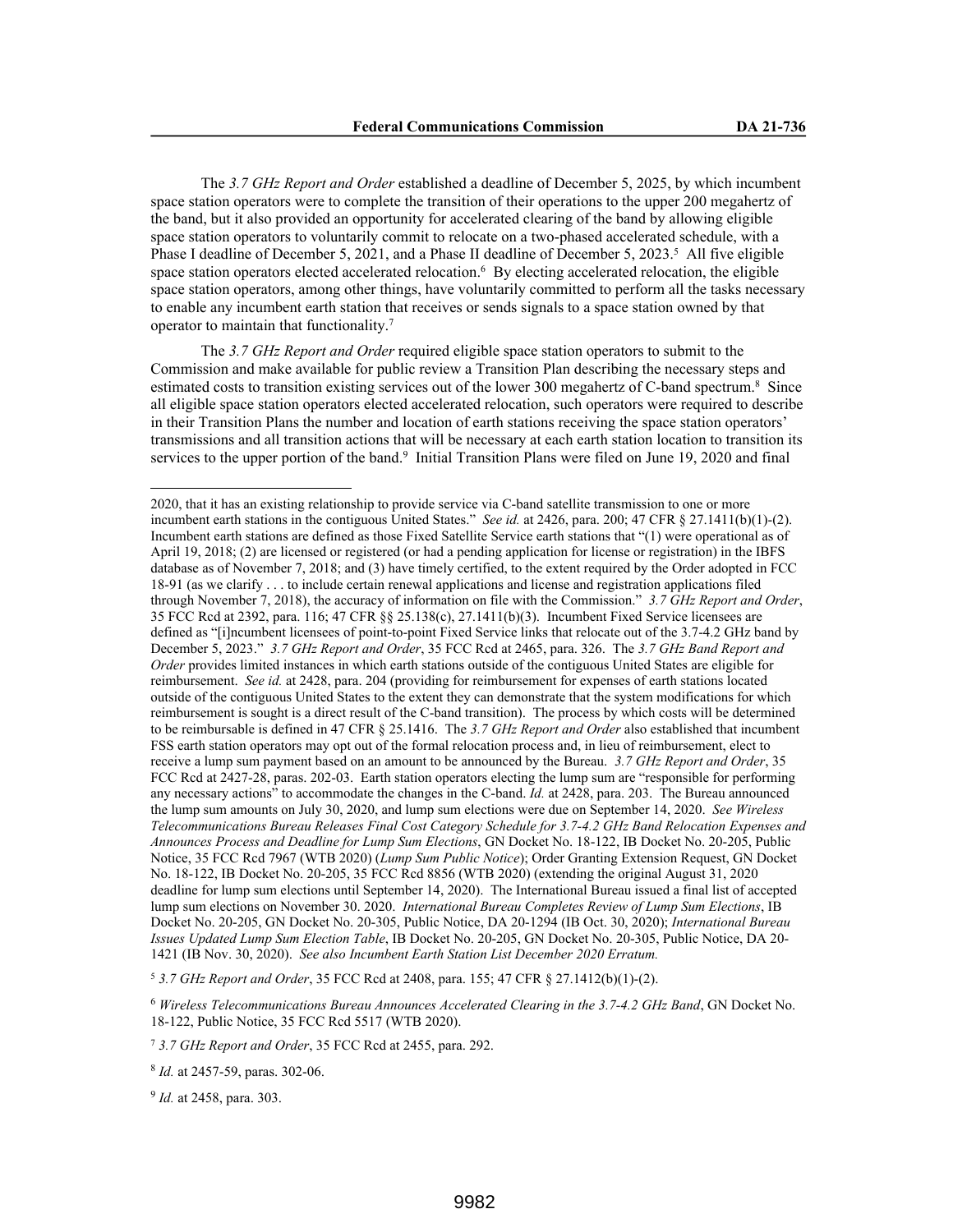Transition Plans were due August 14, 2020.<sup>10</sup> The *3.7 GHz Report and Order* dictated that eligible space station operators may only modify their Transition Plans after August 14, 2020 with the approval of the Commission.<sup>11</sup>

In September 2020, pursuant to authority delegated to it by the Commission,<sup>12</sup> the Bureau opened a limited window for eligible space station operators to modify their Transition Plans, to the extent necessary, no later than October 28, 2020, to allow space station operators to remove any associated earth stations that elected the lump sum option and to accurately account for any updates to the incumbent earth station list released by the International Bureau at that time.<sup>13</sup> In opening this earlier window and inviting the filing of such modified Transition Plans, the Bureau, also pursuant to its delegated authority, approved the eligible space station operators' substitution of any such Transition Plans—to the extent they were modified for these purposes and filed within the designated window—for their previously-filed Transition Plans.<sup>14</sup>

Eligible space station operators are required to file with the Commission quarterly status reports, starting December 31, 2020, detailing their efforts to ensure a timely transition.<sup>15</sup> In both their initial quarterly status reports, as well as in the most recent report due on March 31, 2021, several eligible space station operators purported to include updates to their final Transition Plans.<sup>16</sup> As the *3.7 GHz Report and Order* provides, eligible space station operators are only permitted to amend their Transition Plans with Commission approval, and to date no eligible space station operator has formally sought approval to amend its Transition Plan since October 2020. As such, the Commission does not recognize any of the

<sup>12</sup> *See* 47 CFR § 27.1412(h) (delegating to the Bureau "the role of providing clarifications or interpretations to eligible space station operators of the Commission's orders for all aspects of the transition"); 47 U.S.C. § 155(c).

<sup>13</sup> *See First Transition Plan Amendment Window PN.*

<sup>14</sup> As with the Transition Plans generally, such approval of the substitution of the modified Transition Plans did not constitute a ruling on the substance of any of the Transition Plans. The *3.7 GHz Report and Order* does not require Commission or Bureau approval of the Transition Plans. Rather, the Bureau's action merely allowed an eligible space station operator to rely on such a modified Transition Plan to the same extent it would have been able to rely on its Transition Plan as originally filed.

15 *3.7 GHz Report and Order*, 35 FCC Rcd at 2461, para. 316.

<sup>10</sup> *Id.* at 2457, 2459, paras. 302, 306; *see also Expanding Flexible Use of the 3.7-4.2 GHz Band*, GN Docket No. 18- 122, Order Granting Extension, 35 FCC Rcd 5866 (WTB 2020) (granting brief extension of the original June 12, 2020 deadline for filing Transition Plans).

<sup>11</sup> *3.7 GHz Report and Order*, 35 FCC Rcd at 2459, para. 306.

<sup>&</sup>lt;sup>16</sup> Letter from Alfred M. Mamlet and Matthew R. Friedman, Counsel to Embratel, GN Docket No. 18-122, at 2 (filed Dec. 28, 2022) (Embratel Dec. 2020 Quarterly Report); Letter from Carlos M. Nalda, LMI Advisors for Eutelsat S.A. and Wladimir Bocquet, Eutelsat S.A. to Marlene H. Dortch, Secretary, FCC GN Docket No. 18-122 at 1 (filed Dec. 31, 2021) (Eutelsat Dec. 2020 Quarterly Report); Letter from Michele V. Bryan, Secretary, Intelsat License LLC, to Marlene H. Dortch, Secretary, FCC, GN Docket No. 18-122 (filed Dec. 28, 2020) (Intelsat Dec. 2020 Quarterly Report); Letter from Telesat Canada, GN Docket No. 18-122 (filed Dec. 21, 2021) (Telesat Dec. 2020 Quarterly Report); Letter from Petra A. Vorwig, Vice President, SES Americom Inc. to Marlene H. Dortch, GN Docket No. 18-122 Secretary, FCC, (filed Dec. 29, 2021) (SES Dec. 2020 Quarterly Report); Letter from Alfred M. Mamlet and Matthew R. Friedman, Counsel to Embratel, GN Docket No. 18-122, at 2 (filed March 29, 2021) (Embratel March 2021 Quarterly Report); Letter from Carlos M. Nalda, LMI Advisors for Eutelsat S.A. and Wladimir Bocquet, Eutelsat S.A. to Marlene H. Dortch, Secretary, FCC GN Docket No. 18-122 at 1 (filed March 31, 2021) (Eutelsat March 2021 Quarterly Report) ("The revised Exhibits incorporate adjustments to reflect the current status of Eutelsat's transition plans."); Letter from Michele V. Bryan, Secretary, Intelsat License LLC, to Marlene H. Dortch, Secretary, FCC, GN Docket No. 18-122 (filed March 31, 2021) (Intelsat March 2021 Quarterly Report); Letter from Telesat Canada, GN Docket No. 18-122 (filed March 31, 2021) (Telesat March 2021 Quarterly Report); Letter from Petra A. Vorwig, Vice President, SES Americom Inc. to Marlene H. Dortch, GN Docket No. 18-122 Secretary, FCC, (filed March 26, 2021) (SES March 2021 Quarterly Report).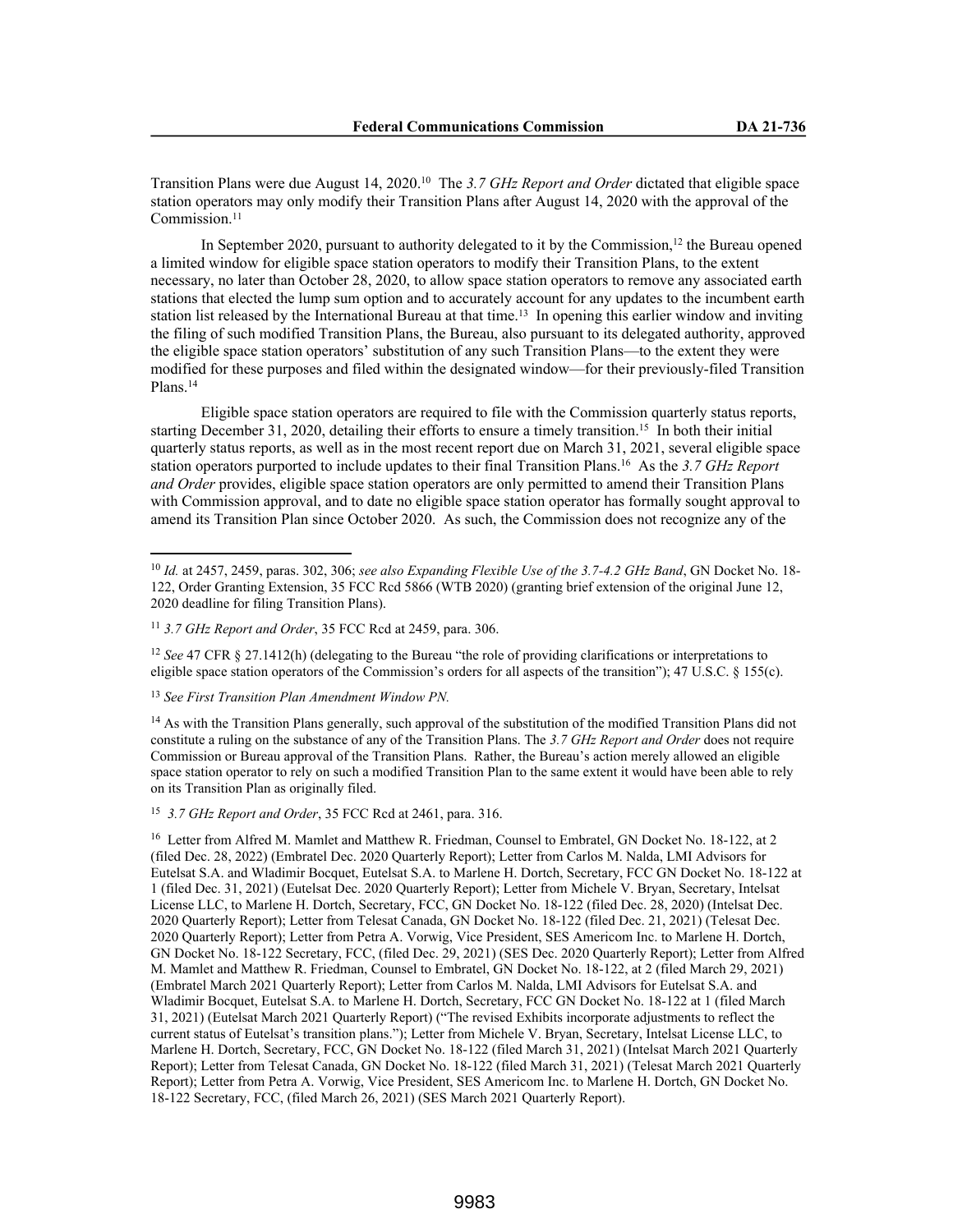proposed updates in these quarterly status reports as formal amendments of the Transition Plans.

On June 22, 2021, the International Bureau released a further updated list of incumbent earth stations.<sup>17</sup> Pursuant to the authority delegated to the Bureau in the *3.7 GHz Report and Order*, we are opening a new, limited window, during which eligible space station operators are directed to file modified Transition Plans, to the extent necessary, to accurately account for any updates since October 2020, including those updates necessitated by the International Bureau's June 22, 2021 updated incumbent earth station list. Any Transition Plans filed during the new window must include, *inter alia*, all previous updates the submitting eligible space station operator may have included in their quarterly status reports, to the extent those updates remain accurate. Any modifications to the last formally filed Transition Plan (*e.g*., the eligible space station operator's Transition Plan filed in response to the Bureau's earlier amendment window), whether based on unreported developments or reflecting updates that were included in a quarterly status report update, should be accompanied by an explanation of the changes. With respect to any earth station antenna that is still listed as an incumbent earth station on the International Bureau's June 22, 2021 updated incumbent earth station list, if a satellite operator had claimed such earth station antenna in its last formally filed Transition Plan but now disclaims responsibility for that earth station antenna in an amendment filed pursuant to this Public Notice, the satellite operator must explain in its modified Transition Plan the reason for that change, and, working with the other satellite operators, describe whether or how the earth station antenna is being claimed and transitioned going forward.<sup>18</sup>

We also observe that an eligible space station operator remains responsible for transitioning any earth station antenna that receives that space station's feed, regardless of whether the earth station has multi-feed antennas that receive signals from other space stations. Accordingly, the fact that the Transition Plan of one space station operator lists an incumbent earth station antenna does not mean that the same earth station antenna should not be listed in another space station operator's Plan. To ensure that each Transition Plan clearly reflects the full current responsibilities of the space station operator that has submitted that Plan, we are therefore requiring that every eligible space station operator revise its Transition Plan to the extent necessary to include each such earth station antenna and identify it as a station that receives multiple feeds (*i.e.*, feeds from the space station operator submitting the Plan and from one or more other space station operator(s)). To facilitate the transparency and review of the transition status of individual earth station antennas and feeds, eligible space station operators should provide this information in spreadsheets formatted consistently with the Incumbent Earth Station List and with each other's spreadsheet – with further detail provided when an operator is transitioning only a subset of the total quantity listed in an individual record in the List and when an operator is transitioning only a subset of the feeds of a single multi-feed antenna.

All amendments, explanations, and updated final Transition Plans must be filed in GN Docket Nos. 18-122 and 20-173 no later than **July 7, 2021**.

We reiterate our expectation that any amendments will not fundamentally alter the final Transition Plans previously submitted by the eligible space station operators. Further, while our expectation is that there will be minimal need for future Transition Plan amendments for Phase I of the Cband transition once this limited window closes, we anticipate opening an additional Transition Plan amendment window later this year to allow eligible space station operators to finalize the details of their Phase I plans. Further guidance about amendments relative to Phase II of the C-band transition will be provided at a future date. Eligible space station operators are free to update their Phase II plans during the current window, and those space station operators that intend to submit certifications for satisfying the accelerated relocation requirements for both Phase I and Phase II should confirm that all earth station antennas and feeds for which they are responsible over the course of the transition are listed in their

<sup>17</sup> *See Incumbent Earth Station Further Updated List Public Notice.*

<sup>&</sup>lt;sup>18</sup>Regardless of any amendments to the Transition Plans that filed, eligible space station operators still bear responsibility under the *3.7 GHz Report and Order* to transition all associated earth stations by the relevant deadlines. *3.7 GHz Report and Order*, 35 FCC Rcd at 2414, para. 171; *see* 47 CFR § 27.1412(b)(1)-(2).